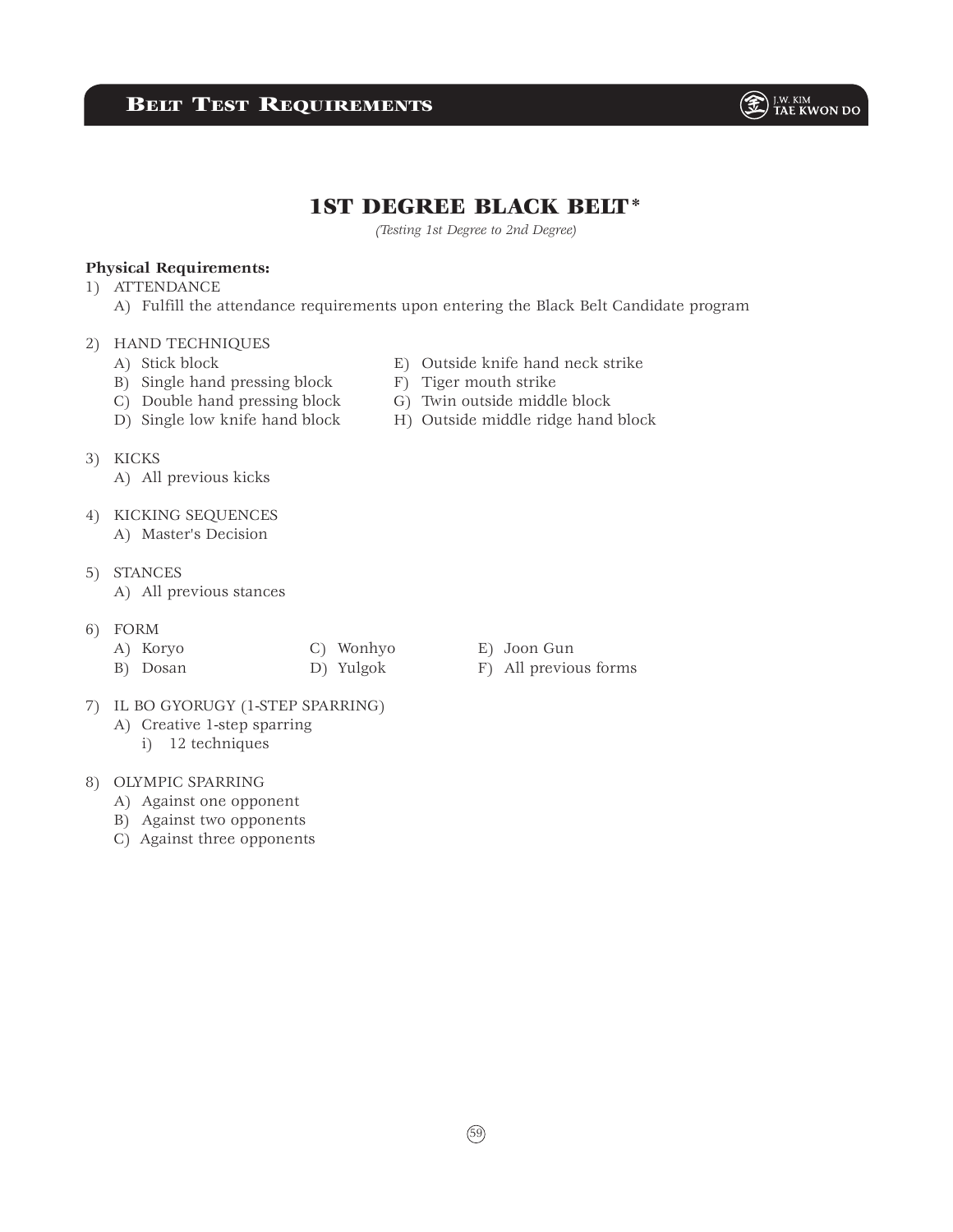

## 1ST DEGREE BLACK BELT\*

*(Testing 1st Degree to 2nd Degree)*

#### **Physical Requirements Continued:**

### 9) SELF-DEFENSE

### A) Wrist Grabs

- i) Straight arm grab (right on left/left on right)
	- 1) On the hand that is being grabbed, turn the hand so the palm is facing up. Reach underneath with the free hand, grab the attacker's hand and pull down. Rotate the hand that was being grabbed to the back of the attacker's hand. With both hands, rotate the attacker's wrist to the outside of your body while pushing the hand towards him/her. If done correctly, the wrist can be broken.
- 2) Rotate the hand that is being grabbed towards the outside. At the top of the rotation (by your shoulder) grab the back of the attacker's hand with your free hand. Step in placing the elbow on top of the attacker's arm and press down. When done correctly you can break the wrist, elbow, or shoulder depending on where you apply pressure. ii) Double Straight Arm Grab
- 1) Bring both arms up to your chest and use your elbow to strike the attacker's arm.
- iii) Two hands on one
	- 1) Reach in-between the attacker's arms and grab your own hand and lift your elbow (of the arm that's being grabbed) towards the attacker's chin.

#### B) Collar Grabs

- i) Single hand collar grab
	- 1) Reach across and grab the back of the attacker's hand. Rotate so the attacker's thumb is down. With the other hand bend the attacker's elbow. Rotate the attacker's hand so his/ her pinky rotates towards his/her face while taking one step forward.
	- 2) Grab the attacker's arm as if you are shaking hands with the inside of his/her elbow. With your other hand grab the attacker's wrist with your palm facing up. Walk under your arm and turn to the attacker's back creating an arm lock.
- ii) Double hand collar grab
	- 1) Bring one hand underneath the attacker's hands. Grab your own hand and step across while thrusting your arms as if you are swinging a baseball bat.
	- 2) Bring your triceps down on top of both of the attacker's arms (stepping with the same foot as the hand you're using). This force will cause the attacker to lean forward. Using the same arm, elbow the attacker in the face.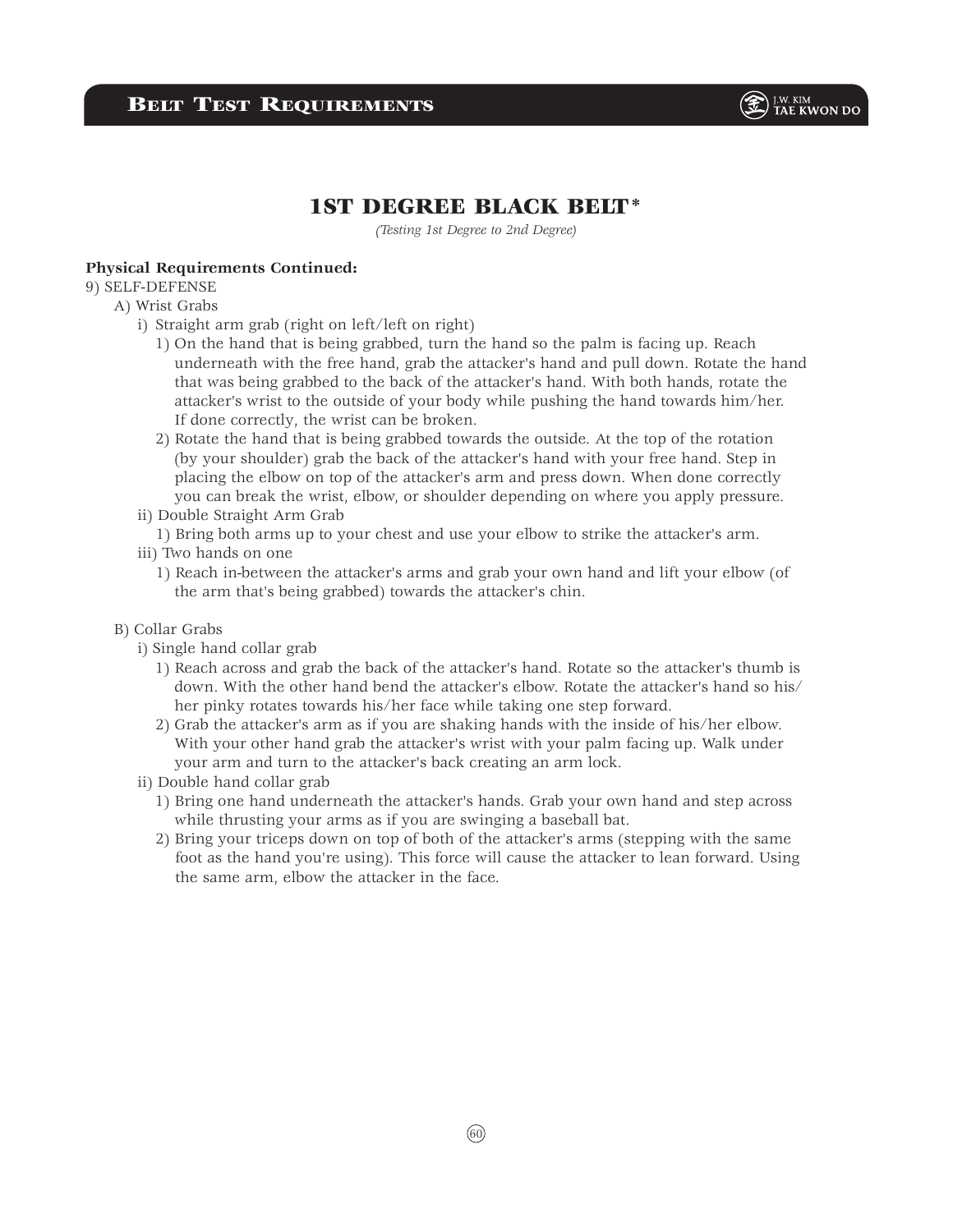

## 1ST DEGREE BLACK BELT\*

*(Testing 1st Degree to 2nd Degree)*

#### **Physical Requirements Continued:**

9) SELF-DEFENSE CONTINUED

#### C) Hair Grabs

- i) Single hand hair grab from the front
	- 1) Grab the attacker's hand so he/she can't pull your hair. Put your arm on top of the attacker's arm. Press down on his/her elbow until he/she is in an arm bar.
	- 2) Grab the attacker's hand so he/she can't pull your hair. Lean forward, towards the attacker. Step back as you lean forward causing the attacker's wrist to bend backwards until he/she lets go.

#### D) Head Locks

- 1) Head lock from the side with the attacker punching
	- i) Grab the attacker's arm and pull down and tuck in chin to allow for easier breathing. Reach across the front of the attacker and stuff your hand into his/her elbow so he/she cannot punch you. Grab the punching arm from behind with your other hand. Release the first hand and grab the attacker's choking wrist. Simultaneously step back, stand up, and lift the wrist up. Duck under the arm and create an arm lock behind the attacker.

#### E) Bear Hug

- 1) Attacker grabbing over the arms
	- i) Stomp on foot. Move hips out to the side and hammer fist to groin. Step behind the attacker similar to a horse riding stance. Stand up straight and use inside arm to throw over the hip.

#### 10) KNIFE DEFENSE

A) Techniques 1-6 (See descriptions on page 66)

#### 11) BOARD BREAKING

A) Six boards fulfilling the requirements given during candidacy

#### 12) STRENGTH TEST

- A) 50 pushups
- B) 50 situps

#### 13) ENDURANCE TEST

A) Two rounds of Master's Choice – Two minutes each round with a 30 second break in between